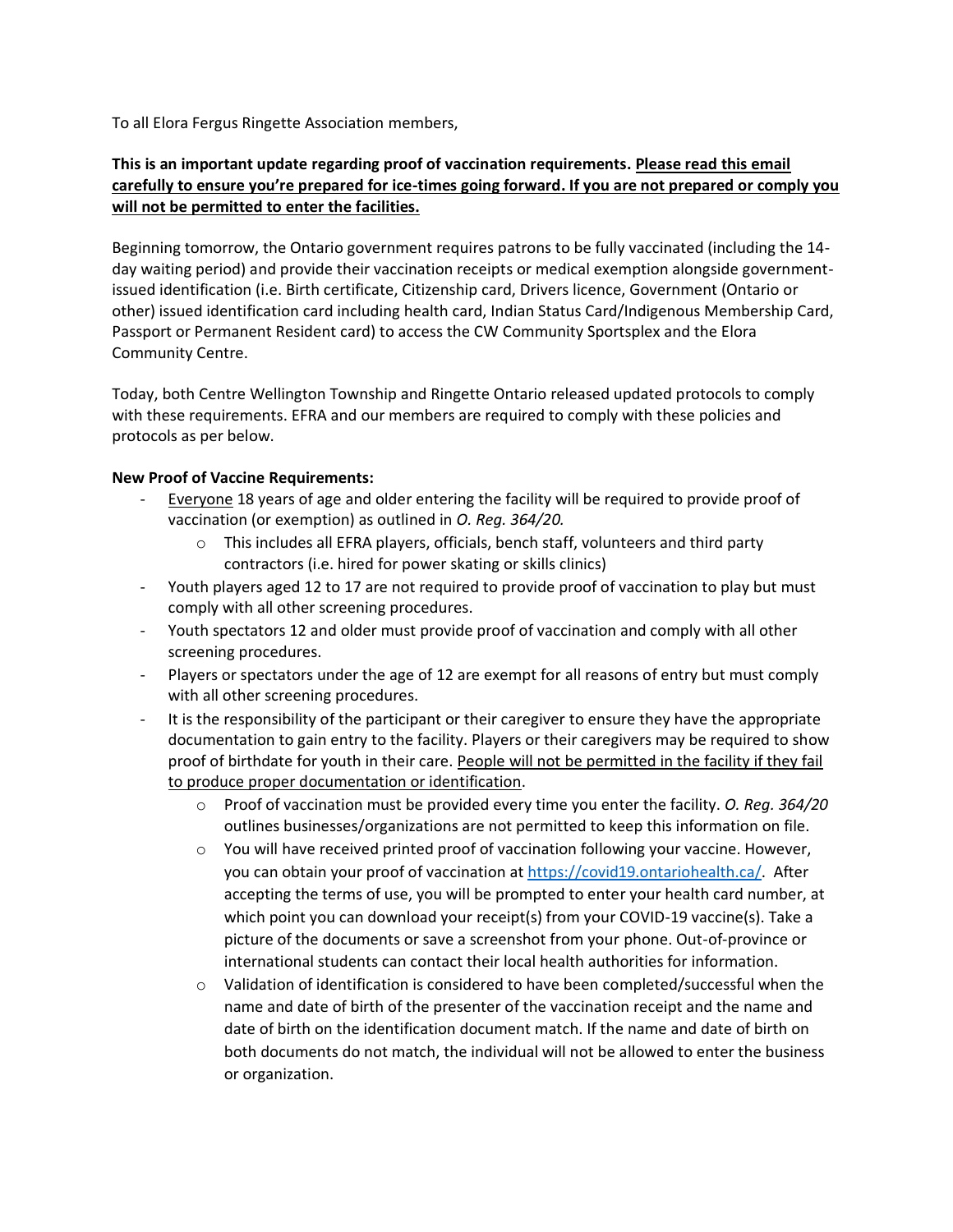## **Prepping for ice-times:**

Here's what you need to know and be prepared for going forward:

- **1. 48 hours before your ice-time:**
	- o **Confirm your attendance** for each scheduled ice-time in the RAMP Team App.
- **2. On the day of your ice-time:**
	- o Players and bench staff need to **complete the health check in the RAMP Team App**. This is the screening record we keep as a ringette association and will be monitored by your team's COVID Safety Coordinator (CSC).
	- o Everyone entering the facility (players, coaches, parents, siblings, etc.) need to **complete the Township's Screening Tool [www.centrewellington.ca/screening.](http://www.centrewellington.ca/screening)**

## **3. Before leaving your house:**

- o Make sure you **bring printed or digital proof of your approved screening form and vaccination** (as per above requirements) for everyone expecting to enter the facility.
- o Please **limit the number of spectators** attending the facility to minimize wait times at the check in.
- o **All players are strongly encouraged to arrive fully dressed** to limit times in dressing rooms.
- o **Players unable to dress themselves** (i.e. FUN 1, 2 or 3 groups), **must arrive dressed** except for skates, helmet, mouth guard, and gloves. It's recommended these are brought in a small duffle bag.

# **4. Upon arrival:**

- o **You must enter/exit through the main entrance only.** Centre Wellington Township has hired a 3rd party security firm to enforce township screening and vaccination requirements.
- o **Please arrive earlier than normal** for your scheduled ice time. Everyone accessing the facility will enter through the main entrance and there could be line-ups/delays as people go through security.
- o **Face coverings must be worn at all times** while in the facility.
- o **Remain physically distanced** (2 meters) at all times from those outside of your household.
- **5. Once you're past security, head to your designated ice-pad where your CSC will greet you and help direct you further:**
	- $\circ$  Players must remain physically distanced at all times, unless engaged in sport/activity.
	- $\circ$  Players must wear a face covering until they are fully dressed and ready to engage in physical activity.
	- o **For players who can dress themselves and tie their own skates, they will be directed to the assigned change rooms** until their ice-time begins.
		- **Dialog 1.5 Depty Property and Coaches are allowed in the change rooms.**
		- **Each change room has a maximum of 12 people (including coaches); this is a** strict limit.
		- In cases when there players exceed change room capacities, they will need to get ready in the over-flow areas and will be permitted to store their equipment in a change room during the ice-time.